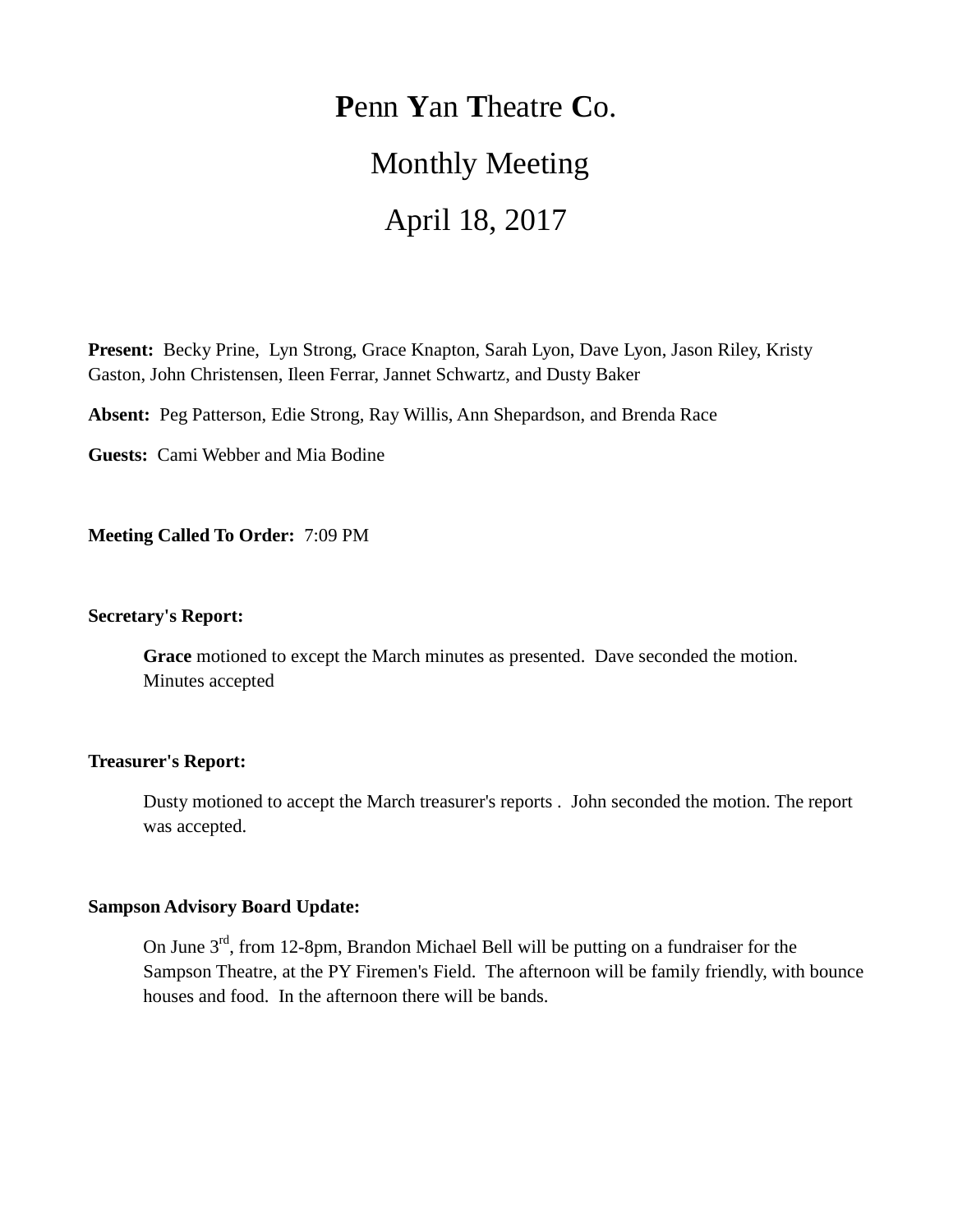#### **Old Buisness**

A) Broadway Student Summit-

Cami Webber presented her experience and shared a video. Next year the Summit will be March 23-25th

B) Theatre Academy-

Mia Bodine and Jessica Kinsey will be running it this year. They are planning to do a Brothers Grimm/Fairytales black box theatre. They would like to improve on advertizment from last year. They are concidering doing teasers at Rainbow Junction and the library. The academy will be for those who will be incoming freshmen to seniors. Rehersals will start July  $10^{th}$ . Tickets will be \$7. John motioned to set a \$300 budget for the production. Dusty seconded, and it was approved.

C) Podcasts on website-

Jason met with Nate Baker. Nate will let us use his equipment for short promos. For longer ones, we may need to get our own. Jason is meeting with Meredith March to get more suggestions.

D) Pipe and Reed Organ Donation-

Tracker organ- too small for our theatre but we would be fools not to take it. They are rare.

Reed organ- also too small for our theatre

Grand Piano- elecant 1890s. Needs a lot of work

John is going to ask his church to store the Tracker organ. We could take and donate the Reed organ. John will have someone look at the cost for fixing the piano. Grace motioned that we accept the two organs. Dave seconded. Passed

E) Community Production Budget Edits-

\$2,200 for musicians

\$1,160 for royalties

Tickets will be \$10 pre-sale/seniors/students and \$12 adult at door

F) Scholarship-

This years scholarship will go to Phillip Gaston